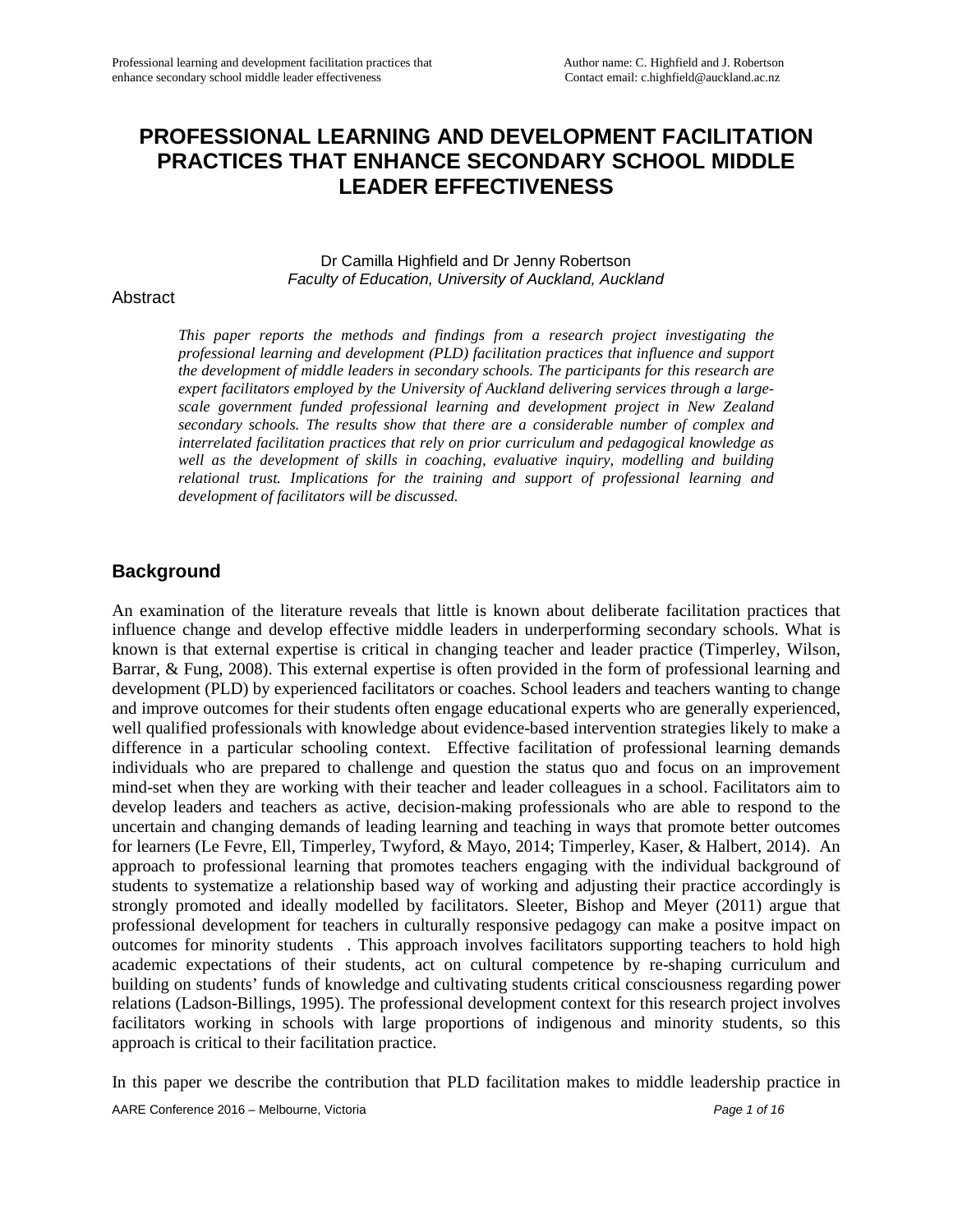secondary schools to justify the view that investing in the development of middle leaders will have longer-term effects on improving teaching and learning at department level. We propose that the intervention strategies and practices of facilitators who work with middle leaders with a focus on both transformational and pedagogical leadership (Robinson, Hohepa, & Lloyd, 2009) can lead to improved middle leadership effectiveness, with positive gains for students in their department (Highfield, 2012). To develop these characteristics, skills and abilities in middle leaders, facilitators must have expert knowledge to be able to coach others in the development of such attributes.

A key disposition required by facilitators delivering PLD that aims to change the practice of professionals in a school is *adaptive expertise* (Hatano & Inagaki, 1986). This term describes several qualities related to teaching and facilitation practice that distinguishes it from routine expertise. Bransford et al. (2009) describe adaptive expertise as the ability to verbalise the principles underlying one's skills, judge conventional and unconventional versions of skills as appropriate and modify or invent skills according to local constraints. Highly complex environments, such as the work of facilitating professional learning for change and improvement, demands people are able to problem solve in novel situations and respond flexibly, efficiently and effectively to resistance of colleagues and complex educational environments where there could be multiple issues that require addressing (Le Fevre et al., 2014). In the context of schooling improvement, these practices are exemplified in the way facilitators deploy knowledge and ideas in complex school environments that focus on learning and change for the purpose of improving valued outcomes. Adaptive expertise draws on deep conceptual knowledge and a well-honed skill set that acknowledges that routine expertise is also an important mechanism for change as long as it is constantly evaluated for effectiveness. Adaptive expertise is driven by inquiry and is responsive to a particular context or situation. Le Fevre et al. (2014) have identified five enablers as central to the facilitators' capacity to be responsive in ways that create generative improvement within school contexts. These are: being constantly metacognitive; co-theorising through an evaluative inquiry stance; having and promoting agency; working systemically; and using and developing deep conceptual knowledge. This framework for considering adaptive expertise of facilitators will be used as a 'lens' to analyse the practices and dispositions described by the facilitators who participated in this research project.

In order to gain credibility in a secondary school context, facilitators need to possess a deep knowledge of the pedagogical content and assessment practices related to teaching and learning in relation to their subject expertise whilst having the skills to model that expertise with the teachers and leaders they work with. Facilitator practice is fundamentally underpinned by the knowledge of teaching and learning they want to develop in the middle leaders they are working with. Powerful learning is evidenced through developing deep knowledge about important ideas and their associated practices. Effective facilitators support the leaders and teachers to connect new ideas to existing knowledge using inquiry to encourage questioning, coherence and an understanding of the purpose of change (Ell et al., 2013). Pellegrino (2012) supports a concept of learning that develops deeper learning associated with the understanding of fundamental disciplinary concepts combined with knowledge created in a form that makes it retrievable, usable and transferable across contexts. The adaptive expertise of a facilitator will ensure this knowledge transfer occurs when working with middle leaders to extend their teaching and leadership practice.

Middle leaders' influence on teacher effectiveness within a department, and the extent to which teacher leadership can act as a catalyst for improving practice in the classroom (Harris & Muijs, 2005) informed the methodology for the professional learning and development intervention strategies that are the focus of this study. In the secondary school setting, the principal relies on the department leaders to provide the instructional and pedagogical advice and expertise required for effective leadership at department level. Hofman, Hofman, and Guldemond (2001) assert that a great deal of the educational decision-making is being transferred to department heads. These studies have linked specific dispositions and capacities to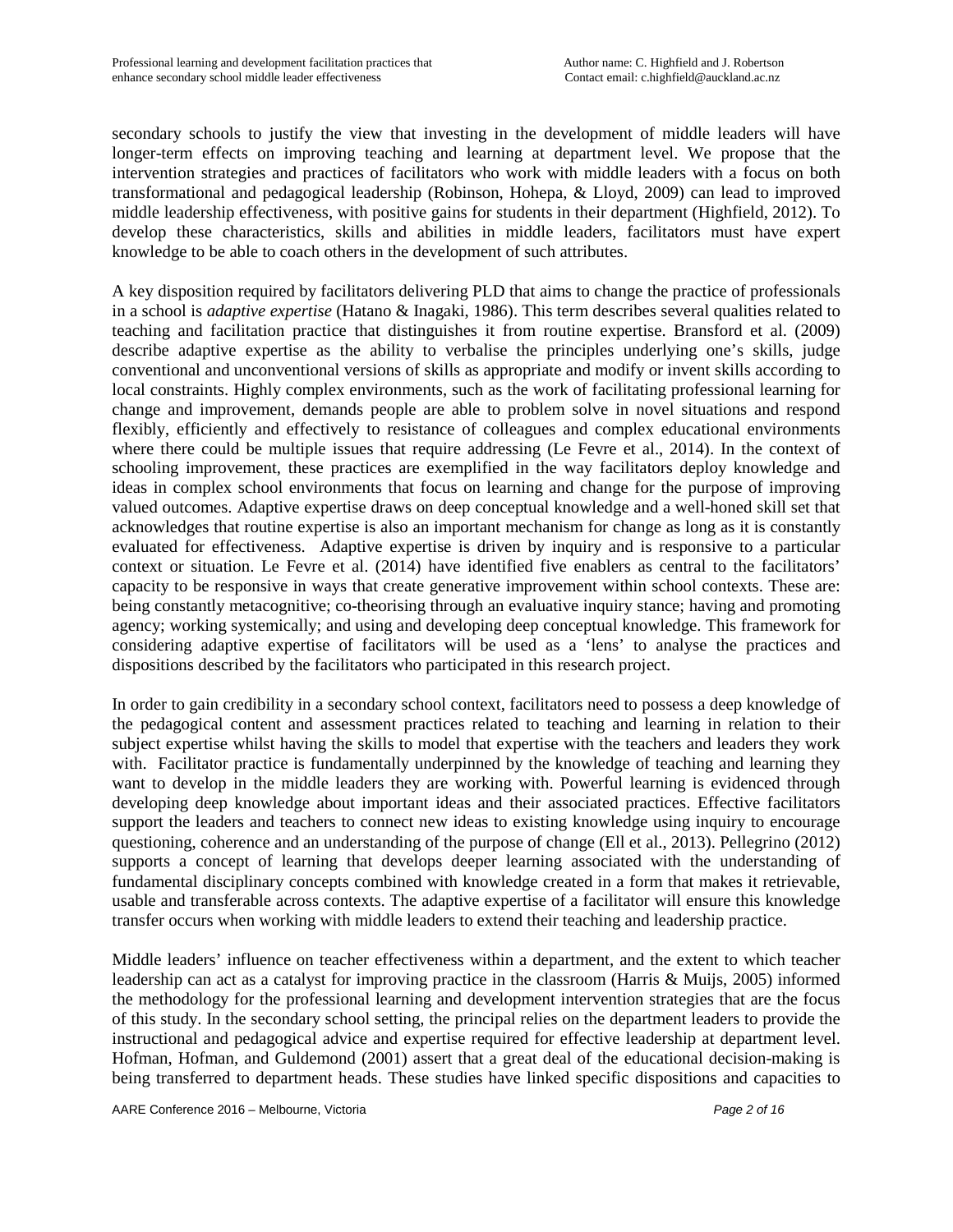positive academic outcomes because when middle leaders make leadership decisions that have "students at the centre" (Ministry of Education, 2007), there is an identifiable impact on the quality of the teaching in the department. When the key leadership practices are missing at whole-school and department level or are dysfunctional, students do not appear to be so well served by their teachers (Harris, 1998). The specific practices employed by middle leaders to create the working conditions that motivate teachers in ways that relate positively to student outcomes are a key driver for improvement and, therefore, are the focus of the intervention strategies employed by facilitators delivering expertise in this field.

Middle leadership practices that are associated with successful outcomes for students are rare but are described in a range of studies throughout the Organisation for Economic Co-operation and Development (OECD) (Dinham, 2007; Harris, 1998, 1999; Harris, Jamieson, & Russ, 1995; Sammons, Thomas, & Mortimore, 1997). An Australian study conducted in 38 schools (Dinham, 2007) describes middle leaders with personal qualities and relationships whose commitment, energy and enthusiasm for teaching motivated those around them. The department leaders were experienced and effective teachers who possessed depth and breadth of knowledge themselves. They had a sound understanding of curricula and of current developments in their field consistently demonstrating pedagogical leadership of teachers in their department. Their transformational leadership practices were demonstrated through being effective department advocates and well-respected school community members (Robinson et al., 2009). Their networking ability helped them operate politically within the school culture and secure department resources. These middle leaders influenced evidence-based department planning and organization, ensured resources were well used and took a leading role in programming. They facilitated policy development with their staff, which aided effective communication. Evaluation and reporting were always well documented and accessible. The researchers who conducted a large-scale British study (Sammons et al., 1997) drew attention to the importance of an academic emphasis in the department alongside a caring pastoral environment. In the high-performing departments students were able to learn independently and there was evidence of consistently high-quality teaching with low staff turnover.

Identifying the key middle leadership practices that enhance teacher practice and predict improved student academic outcomes in order to understand how these can be influenced, were critical drivers for facilitators working in this field. To utilise their in-depth content and pedagogical knowledge to change teacher and middle leader practice, a facilitator must act as a coach. While coaching has been used for many purposes, it can be a means for developing learning in context. Robertson (2005) argues that coaching allows curriculum middle leaders to be challenged and to reflect on how improving their practice can make a difference to student outcomes. Robertson states that coaching is a reciprocal process, which involves at least two people working together to set and achieve professional goals. The essence of coaching is dialogue, which is focussed on the improvement of practice.

Coaching is situational and is best practised in the context of the leader's everyday working situation, in this case the school. This allows the middle leader to practise and develop on the job and is often referred to as "just in time learning" (Clutterbuck, 2007; Robertson, 2005). Robertson (2004) suggests "coaching also provides opportunities for affirmation and validation of practice, which is important in leadership development" (p. 7). There is evidence to show that leaders who undertake coaching development programmes often use these strategies with others; they are able to identify and promote the potential of others through using coaching strategies that they have experienced (Robertson, 2005). It is important for teachers and leaders to learn in authentic contexts as they progress through their daily challenges and facilitators working in this intervention have provided that opportunity.

The literature contains numerous models of coaching. Clutterbuck (2007) describes a continuum with traditional coaching at one end and developmental coaching at the other. In a traditional coaching model,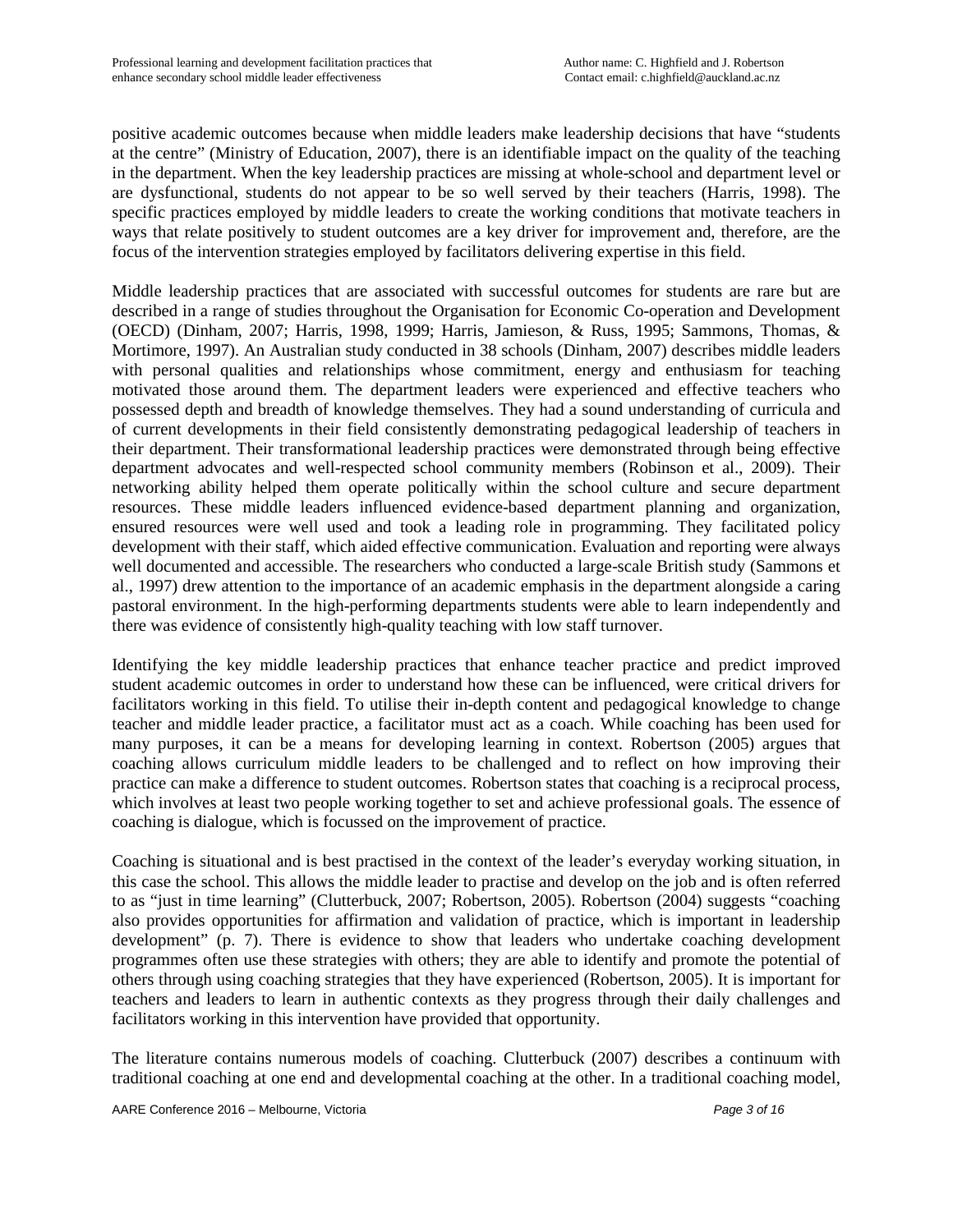the coach's style is directive: the coach helps the person being coached by clarifying a goal, and working with them to achieve the goal through instruction, demonstration, observation, monitoring and giving feedback. Developmental coaching is non-directive. The coach uses skilful questioning to help the coached person develop an understanding of the internal and external forces that are restricting the achievement of their goals. Out of this questioning comes a further goal or goals chosen by the coached person. The coach then helps the coached person build and sustain motivation to achieve their goals and is available for further stimulation and to support reflection. Key actions in this model are questioning, selfmanagement of the coached person's experimentation, observation and self-feedback. We would argue that skilled facilitators use adaptive expertise in the way that they cohesively draw on various coaching practices depending on the context in which they are working and the needs and motivation of the coached person. Whatever the model, its measurement of success should be related to deep changes in practice.

## **The New Zealand Context**

The New Zealand secondary school system is one of high performance and low equity (McNaughton, Robinson, & Timperley, 2011), with Māori and Pasifika students over-represented in the statistics for students performing below expectations. Underpinning the professional development contract described in this paper are the current government's 'Better Public Services' goals (Ministry of Education, 2011). Through a high level cross-sector approach, these goals aim to create a public sector more responsive to the needs and expectations of New Zealanders. A key education goal is that school leavers will have qualifications allowing them to succeed in a highly skilled workforce and/or access further training and higher-level tertiary learning opportunities.

New Zealand secondary schools are structured like many others in western countries where curriculum subjects are taught by a team of teachers organised into departments. In New Zealand secondary schools, the eight essential learning areas in *The New Zealand Curriculum* (Ministry of Education, 2007) - Arts, English, Health and Physical Education, Learning Languages, Mathematics and Statistics, Social Sciences, Science, and Technology - are often used for organisational purposes. Secondary school departments are usually led by a head of department. Other designated leaders have accountability for subjects within the learning area such as Head of Biology or a year level such as Head of Junior English.

## **Context for this research project**

Professional learning and development facilitators in New Zealand work in a complex and ever- changing environment. The fundamental purpose for their employment is to support teachers and leaders to learn and improve their practice in ways that will lead to improved student outcomes (Ministry of Education, 2008). Secondary Student Achievement (SSA) is a government-funded PLD initiative that aims to improve educational outcomes for students, in accordance with current school improvement priorities (Ministry of Education, 2016). In secondary schools, student achievement of NCEA qualifications is the main outcome measure of school improvement (NZQA, 2014).

The University of Auckland is the PLD provider for the northern region allocation of the contract. This region includes two thirds of New Zealand's secondary schools and is where most of the priority learner population of Māori and Pasifika students live and go to school. Up to 40 schools throughout the region are allocated PLD support by local Ministry of Education personnel who evaluate which schools require specialist expertise based on student achievement data. The PLD delivery model was contracted to focus on the development of the curriculum middle leaders and their pedagogical leadership of subject specialist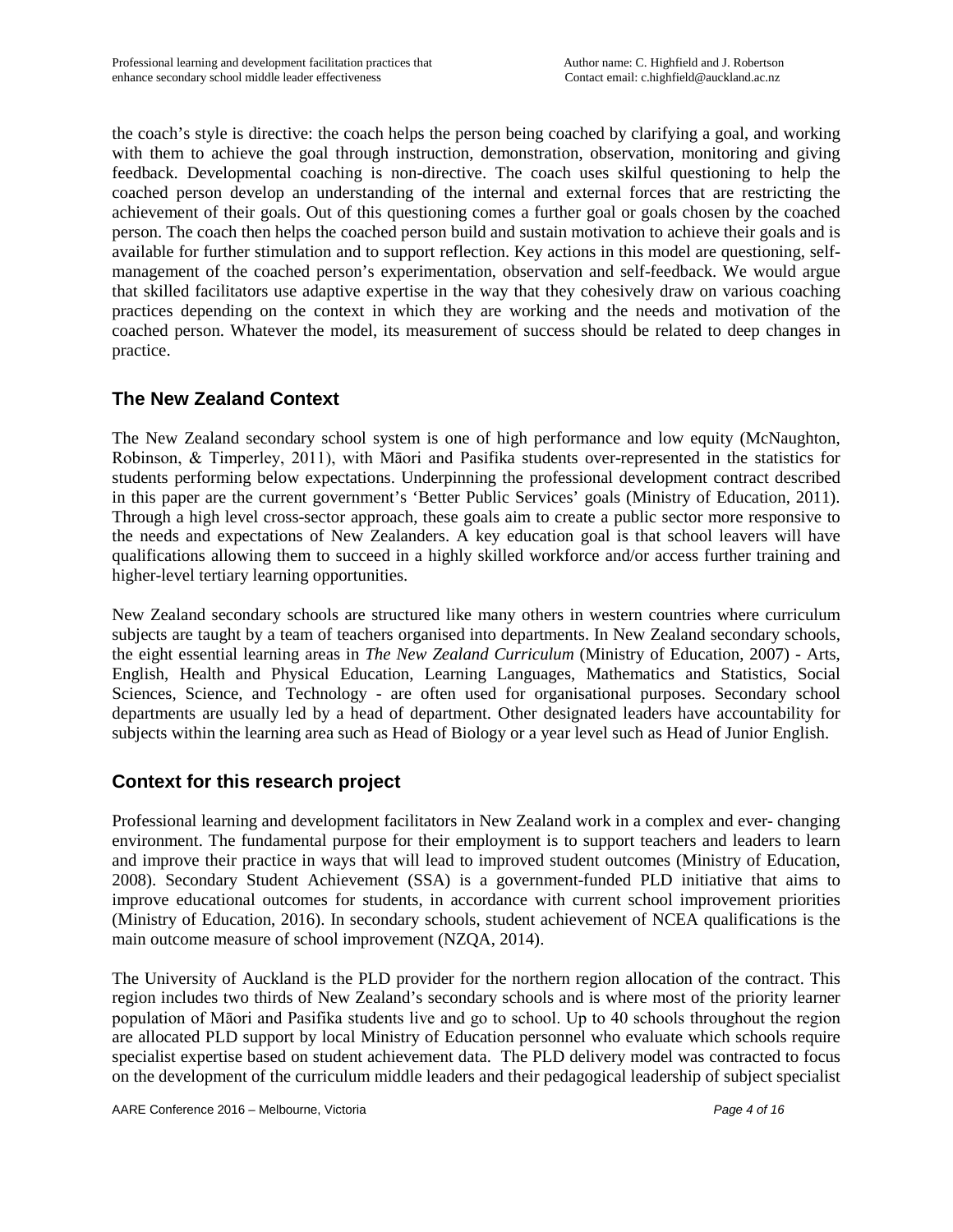teachers to achieve improved outcomes for priority learners in their department. The PLD provider employs 25 facilitators who are subject specialist teachers and leaders with experience as secondary school middle leaders and a proven record of student success based on sound pedagogy and detailed curriculum and assessment knowledge.

The processes and procedures of the intervention researched for this study, require facilitators to scope the professional needs of middle leaders and teachers in order to provide an in-depth, tailored and strategic response to the school with a strong focus on pedagogical practices and inquiry for a minimum of one year (Ministry of Education, 2008). Detailed scoping by facilitators results in the development of a professional learning action plan and the inquiry-based approach expected at all levels of school organisation (from whole school self-review through to classroom level teaching as inquiry). This approach is based on considerable evidence that, even in very challenging situations, leadership teams are able to transform their settings through engaging in evidence-informed collaborative inquiry (Timperley et al., 2014). While this is a responsive approach unique to each school, the middle leader professional learning needs that emerge in these schools contain common areas for development.

## **Methodology**

A two-phase process was planned to gather qualitative data from PLD facilitators currently employed to deliver SSA PLD. To satisfy university requirements for reporting findings beyond the usual contract milestone reporting requirements, ethical approval for the study was applied for and granted by the University of Auckland Human Participants Ethics Committee. The data collection processes took place toward the end of the fourth year of the SSA contract provision in October-November 2015.

### Phase One

The first data collection phase took the form of a workshop for 19 participants. The identity of participants was protected by using a facilitator unknown to the participants who ensured all documentation delivered to the researchers had no names or other identifying information. During the workshop, facilitators independently completed a written task on a proforma template. The task required participants to provide a detailed account of facilitation practice which had resulted in observable, enhanced middle leader practice, and improved educational outcomes for priority students. Facilitators were required to reflect on and summarise a mminimum of four aspects of PLD.

The researchers designed the template based on the preceding four years of middle leader practice data reported in contract milestone documents to The Ministry of Education. These included: using data (to inform learning programme design, planning and teaching decisions); inquiry-based approaches; programme design and planning embedded in *The New Zealand Curriculum;* teacher pedagogy; assessment – formative practices and/or NCEA; and any other aspects of PLD practice considered to be important.

This workshop provided a pragmatic and economic method to gather breadth of evidence from facilitators about key aspects of facilitated PLD that could then be analysed in a systematic way. In this way, faciltiators helped to answer key research questions about the extent to which facilitators could identify their own deliberate acts of facilitation, link it to middle leaders changing their practice and the subsequent impact on student academic outcomes.

During the workshop, participants also shared their reflections in a guided peer review of a colleague's response. This process provided feedback and recommendations for changes to their responses to ensure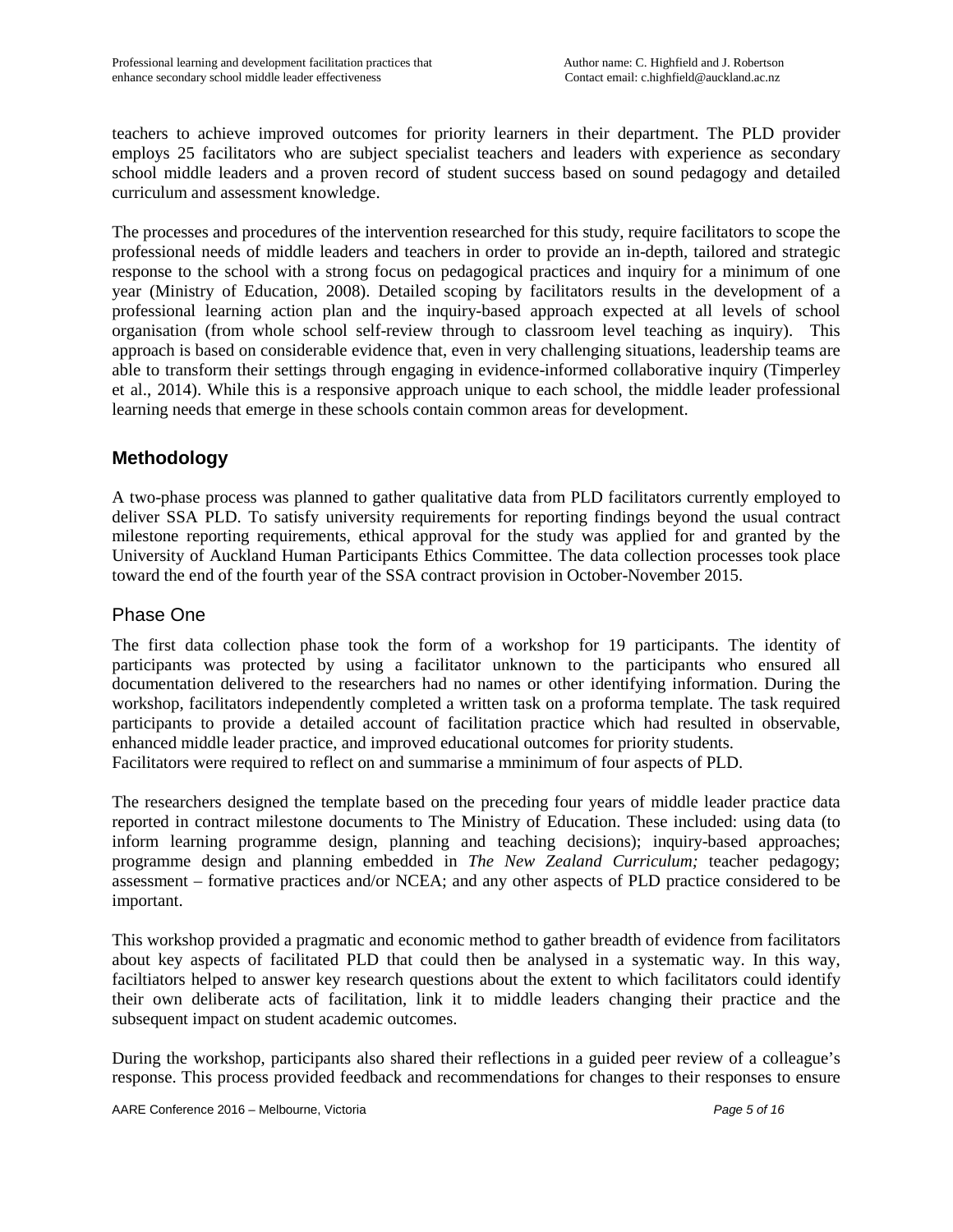the material submitted to the researchers contained relevant and meaningful responses that fairly reflected the intent of the guiding questions. Initial analysis of the workshop data informed the subsequent individual interviews with facilitators.

### Phase two

Phase two consisted of individual interviews with 16 facilitators. Initial analysis of the phase one data identified the need to gather more detailed data about the exact nature of, rationale for and processes involved in, a facilitator's work when they engage with a middle leader in a school with the purpose of enhancing their pedagogical and leadership practice. A single question was asked of each participant and the interviews lasted for 20-30 minutes; this allowed an in-depth response and the opportunity for researchers to utilise probe questions. The facilitator was asked to focus on, and describe in detail, features of a self-selected example of a successful intervention with a middle leader in a secondary school. Interviews were recorded and transcribed and returned to facilitators to check for intended meaning and final approval to use for the study.

These interviews provided an opportunity to explore in far more depth the exact nature of the practices the facilitator engaged in when working with middle leaders, which practices led onto others, how barriers were overcome, and the extent to which the new middle leader practices impacted on teachers in the department and subsequently on student outcomes.

## **Analysis**

The phase one workshop data was summarised for the frequency with which each section was completed by participants, and also scored by each researcher for the quality of the response for each selected aspect of practice.

As the focus of the analysis was both the frequency of reporting of practices and the quality of the descriptions of the practice, data from both phases was treated as a single data set bringing together breadth of responses from the workshop with depth of responses from the interviews.

Using a similar approach as Le Fevre et al. (2014), inductive analysis was used to describe the recurrently reported acts of facilitation practice evident in the data from both phases. To frame the discussion, a process of deductive analysis was used to assess the alignment of

responses with the 'enablers of adaptive expertise' identified in this earlier study.

## **Results**

Workshop and interview participants were asked to focus their feedback on an example of their PLD provision where successful outcomes had been achieved, that is, middle leaders (and their teachers) had changed their practice in ways that led to improved outcomes for students. In this paper, we are not reporting actual student achievement outcomes as evidence of effective facilitation practice, as these are a feature of confidential contract reports to the Ministry of Education, but focussing on the deliberate acts of PLD that led to these outcomes (Ell et al., 2013).

The results presented below are based on the recurrent themes emerging from the inductive analysis of both phases of the project, with interview extracts provided to illustrate each theme.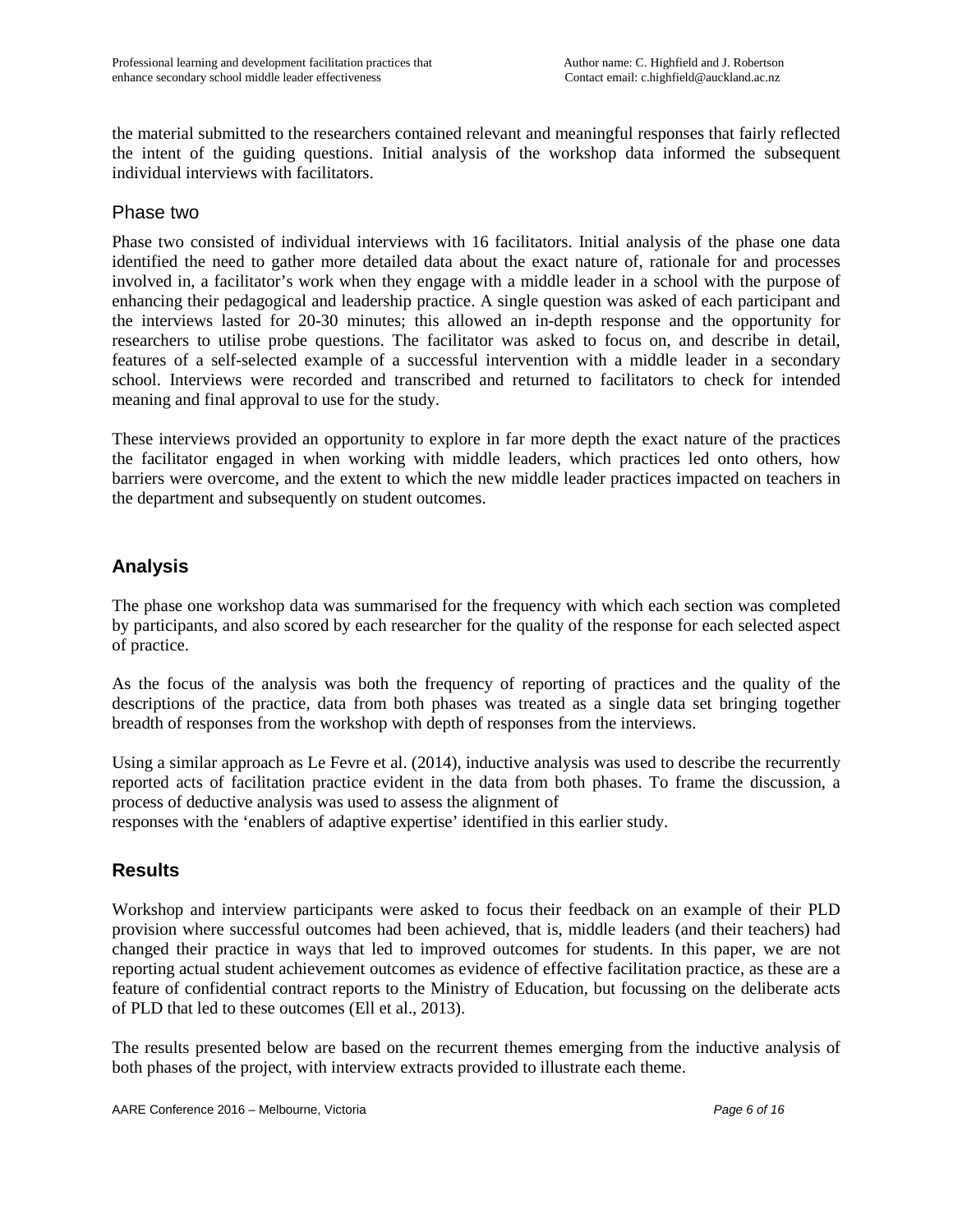#### *Theme 1: Facilitators begin an intervention strategy by encouraging middle leaders to use student achievement data as the basis for professional learning conversations to determine what changes need to be made to teaching, learning and leadership practices.*

Data repeatedly showed that all facilitators understood the importance of the critical and challenging conversation with middle leaders about student achievement data at department level, as an essential starting point in the PLD interventions. They coached middle leaders in the use and analysis of student achievement data, particularly the disaggregation of data to determine patterns of achievement for priority students, and monitoring and tracking progress over time.

*when I first spoke to the middle leader, I think probably the first thing we did was analyse the data for the previous year in quite a lot of detail and think about what the problem was, if there was a problem….we started to show them whole school data, the next level was to go to him and say, "Oh can we look at last year's results?" And although they weren't, they were just looking at the total numbers, they weren't really breaking it down into classes, you're not really getting into the nitty gritty of the teachers….. So he wasn't really disaggregating the data very well by teacher, so he wasn't looking at the different groups very much. (Science facilitator)*

#### *Theme 2: Facilitators encourage middle leaders to investigate how and what students in their department want to learn, to inform professional learning conversations about leadership practice.*  Facilitators supported and encouraged middle leaders to collect and use student voice that was then used to inform overall programme design and select appropriate learning contexts that engaged priority learners.

*I set up journaling…. I explained what I wanted and from the kids' point of view. I wanted her to set up a five-minute period at the end of each class to, for the kids to record something, in the way we normally do. "I learned…" "I would like to learn more about…" Or something, giving them lead-ins, and then eventually they will pick and do it on their own. And [middle leader] tried this and the thing that I asked of her was that after the class she would email me ….. So she said to me she's changed some of the questions she asks kids. She doesn't have in her head she is going to teach anymore as much as she once did, because what happens in the classroom now flexes and bends and moves. …. So for her that's being empowered to be herself. (Maths facilitator)* 

*So we asked teachers, from all of their technology classes from Year 9 through to Year 13, to choose two students. One being a student that was actively engaged in learning and one that was disengaged. So we didn't say achievement, we just said, engagement. And we, well they designed a survey for these students based on those quality teaching and learning indicators. Then the HOD sat down with the staff again and said, "Here's the evidence, here's the feedback." (Technology facilitator)*

#### *Theme 3: Facilitators make quicker progress in changing the practices of middle leaders and building knowledge when they take time to build relationships and are responsive to middle leader's unique school contexts.*

All facilitators took time to get to know the people they were working with, their cultural and professional background, level of professional expertise, and confidence. They were responsive to the identity and culture of the middle leader they worked with and the dynamics of learning area departments were well understood.

*So I'd begun to form a relationship with her last year and then I was able to continue that relationship right from the beginning of this year. I believe that the way to move forward with*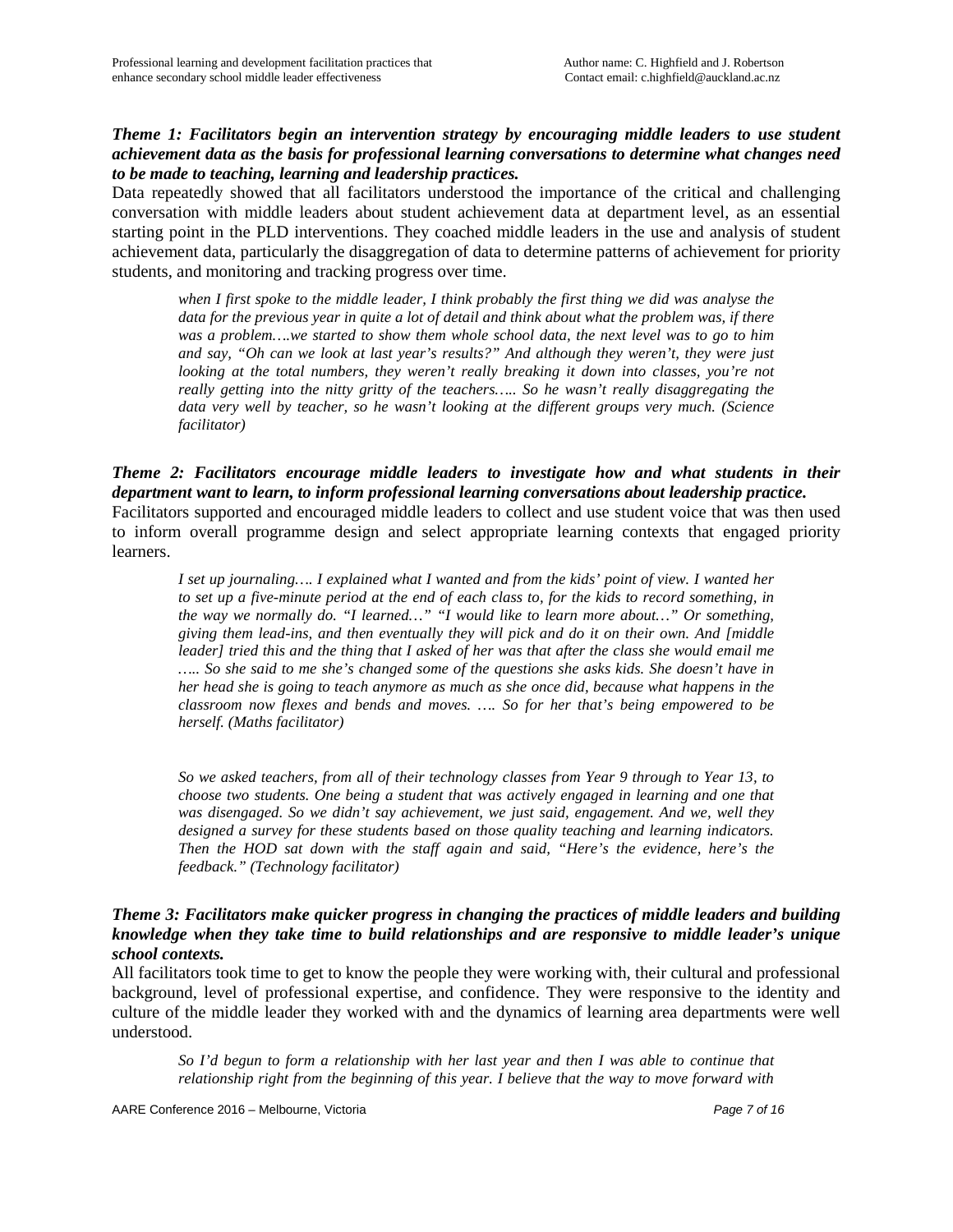*[middle leader] and the department and to start seeing some results for those students was to convey that I had faith in her ability…. At the beginning of the year I said to [middle leader] "we're going to turn this around." So I sort of went in with fairly positive and forceful and high expectations. And I said, "I know you can do it, I know the department can do it." (English facilitator)*

#### *Theme 4: Facilitators are adaptive to situations or contexts and employ coaching skills in their practice.*

The skills of coaching dominated facilitators' descriptions of their practice as they supported middle leaders to change/shift their practice, set goals and so on. (Although 'coaching' and 'mentoring' were terms used interchangeably by facilitators, their descriptions made it clear that their practice was coaching as defined in the literature.)

*And I said, "Okay, it's just something to think about." And the next time I came in they said, "Oh look we tried it with students that we thought were less at risk and the kids were just amazing." They were going, "Oh Miss show me where I'm at." And they said it was incredibly powerful and they never anticipated that the students would respond so favourably to seeing that they were doing woefully. Because I broke down the data for them and said, "Look you need to show them how many credits they'll be getting, you really need to promote your subject, you need to promote the fact that science is actually going to be the thing that's going to get them their UE and get them subject endorsement and this and the other." (Science facilitator).*

#### *Theme 5: Facilitators modelling effective leadership and teaching practice for middle leaders.*

Facilitators modelled aspects of middle leader practice by demonstrating how to perform a leadership activity and then providing an opportunity for the middle leader to repeat and further develop the activity. This strategy supported middle leaders to lead the development of the pedagogical practices of teachers in their department to shift classroom dynamics and encourage discursive and dialogic classroom practices.

*So I suppose that sets the scene too, because I'm trying to model to him what he would do with his other teachers. So what I'm doing with him in the classroom and afterwards I would want him to do, and I explained that. So I try and model all the things that I'm doing with him he will be doing with his teachers. (Science facilitator)* 

#### *Theme 6: Facilitators modelled an inquiry-based process to support middle leaders in identifying key areas for improvement in their department.*

Facilitators noted the need to explain and model effective inquiry practices for middle leaders, that make critical use of data and evidence. This included the interrogation of data to identify problems of practice and the facilitator tracking the progress of the inquiry and adopting the role of the 'critical friend'.

*…so they knew what quality teaching was. So the next step was then to test whether or not that was happening (in the department). So from the list of quality teaching we, as a department, developed an observation tool and they observed each other. And I, along with the middle leader, went in together and observed them teaching, with the view that if the middle leader was going to do her own inquiry, she was then going to model it with them. And they could use the evidence from this as their evidence for their own inquiries. So that was undertaken, then we collected student voice….. And she did it one-on-one, but she kind of had an epiphany at this stage and she said to me, "I'm going to change my inquiry because I've worked it out, it's not, well it is the fact that quality teaching is an issue, but really it's about my inability to have those difficult conversations with them about their teaching." (Technology facilitator)*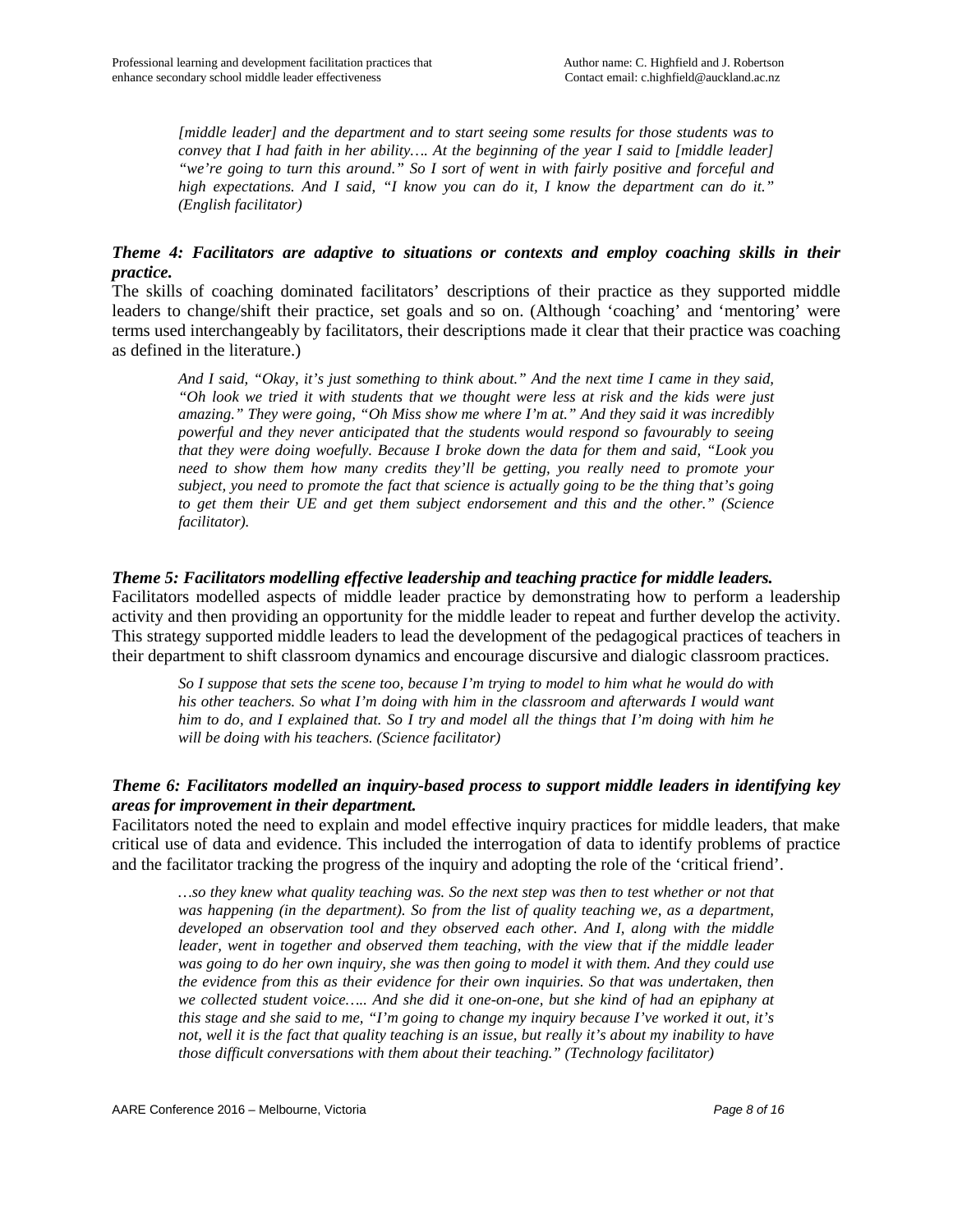### *Theme 7: Facilitators recognising how their own facilitation practices could influence change in middle leaders.*

Facilitators showed a cognitive understanding of facilitation practices - as distinct from school-based teaching and leadership practices - being used and applied in various contexts. That is, as expert teachers they had transferred from being effective classroom practitioners to adaptive facilitators working with adult colleagues whose practice requires development. They acknowledged the tension, but recognised the need for adherence to expected facilitation practice by avoiding the temptation to: 'tell' the middle leader what to do; model teaching strategies in a vacuum; teach the students themselves; hand out readymade resources; or to do 'for', rather than 'with'. Facilitators reported their resistance to getting drawn into urgent, reactive tasks such as NCEA senior assessment marking and moderating of high stakes assessment tasks.

We modelled it, practiced it. We did feedback to the teachers together with her leading but me *supporting her. And they were, the first couple were really good. When I backed off and let her lead I suppose that's, she had a couple of issues with that and she acknowledges that, she would say that it was a huge learning process for her. Because she was a new middle leader and because she had come from within, didn't feel she could question the other teachers, but that was a self-imposed perception. (Technology facilitator)*

#### *Theme 8: Facilitators require deep pedagogical content knowledge (PCK).*

The in-depth learning area and wider curriculum knowledge of facilitators, as well as their detailed pedagogical content knowledge for supporting middle leaders to navigate planning decisions leading to high stakes secondary school assessment (NCEA), featured strongly in the responses. This knowledge was described as being critical in gaining respect from the middle leaders and ensured that advice and guidance led to more effective practice.

*….And so we sat down and looked at strategies around improving the submission [of NCEA assessments]. And some of the things we looked at were actually teaching the skills that are needed. You know, not saying to the students, here is a topic go away and do this. It was actually, so let's be smart about this, a random topic is not going to mean anything to them, let's look at a unit of work that you are doing, so you're doing written text, you're doing poetry. So how about teaching poetry and how the different techniques and the ideas and everything come together. And then giving the students a task of finding another poem by that poet and teaching that to the class knowing. And so we looked at, for example, genre, what is a genre of poetry, and what does this particular poet, what are the commonality in their work? And how does the poem that you have found and that's spoken to you? How does that embrace the time that the poet was living in, the poet's feelings? And that worked remarkably well because I said to the middle leader, "You can't be picky about the poets that they choose because if they choose a poem that resonates with them and as long as it's not, you know, kind of a rap song that's full of expletives, they should be allowed to analyse it, they should be allowed to talk about it, they should be able to link it to their own world." And so this year there was a 100% submission rate for that and there was a 100% achievement rate. (English facilitator)* 

#### *Theme 9: Facilitators understood that it was critical to develop middle leaders with effective pedagogy for longer-term sustainable outcomes.*

Facilitators showed understanding of the objective to develop middle leader practice, in particular pedagogical leadership. Middle leaders need to develop effective strategies for enhancing teaching and learning in their department.

*The teacher explained to me now I can see why, now it makes perfectly logical sense to me as to why that you look across the school and that you take responsibility for the student not just*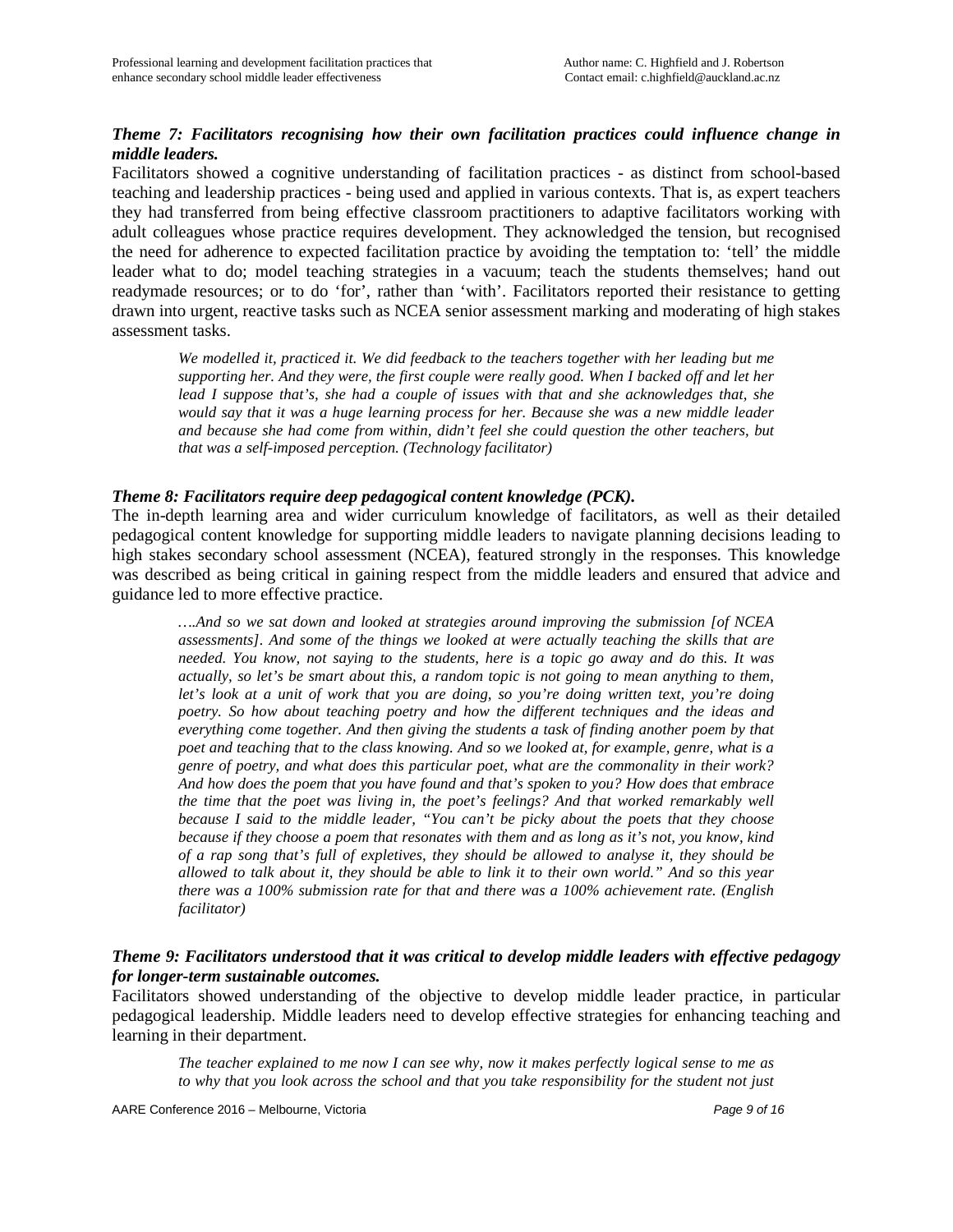*in your area but the student and their ability across the school. (Social Science facilitator)* 

*Theme 10: Facilitators clearly understand how the government policy context influences schooling.* Facilitators were clearly able to articulate that the focus of their work with middle leaders was on improving teaching in a way that targeted priority students at risk of underachieving and raising their levels of achievement. This requirement is embedded in current government policy and school charters.

*And then we pulled out the key documents that sit behind teaching, best practice teaching. So we looked at Pasifika Education Plan, Ka Hikitia, Success for All, ERO reports, quality indicators and obviously the Practising Teacher Competencies. (Technology facilitator)* 

### **Discussion**

The discussion for this paper is framed around two main research questions. The first is to understand the extent to which these descriptive results reveal the practices facilitators use when working to develop the capability of middle leaders in secondary schools. The second relates to the 'enablers of adaptive expertise' Le Fevre et al. (2014) and evidence of these within the facilitators' descriptions of their practice. In this section. the researchers also identify the aspects of adaptive expertise and concepts of agency that require further investigation to determine if and where these theoretical discourses feature in secondary sector PLD facilitation practice.

The participants in the investigation repeatedly emphasised the importance of grounding all PLD decisions in data, especially student achievement and progress data, student voice and, to some degree, data collected from their observations of middle leader and teacher practice (Hattie, 2015; Timperley et al., 2014). Although the evidence was variable, it was nonetheless apparent in some accounts of facilitator practice that they spent time building relationships and being responsive to middle leaders' unique schooling contexts (Harris, 2001). Similarly, some reported employing a range of identified and named PLD facilitation practices such as coaching (Clutterbuck, 2007) and mentoring practices. There was some confusion about the difference between coaching and mentoring practices, but descriptions of practice clearly showed that these were examples of coaching.

Facilitators consistently reported a focus on adopting inquiry-based processes for guiding the change process required when working with middle leaders. Their written responses and interview comments reflected an ability to identify what needs to change, how to plan for change and how to evaluate the outcomes of changed practice (Timperley et al., 2007; Timperley et al., 2014). Facilitators draw on and demonstrate high levels of curriculum specialist pedagogical content knowledge, especially as it relates to learning area and subject teaching in senior secondary school, and the assessment system that accompanies this (NZQA, 2014). They also have an understanding of relevant government priorities and Ministry of Education policies underpinning the PLD provision and how these can be enacted in middle leadership practice in secondary schools (Ministry of Education, 2016). Facilitators consistently demonstrated an understanding of facilitation practice as distinct from their previous middle leader and teaching practices. There were clear descriptions in the data that reflected facilitators' understanding of the range of practices and tasks of pedagogical leadership they knew to be integral to middle leader practice (Robinson et al., 2009; Ministry of Education, 2012).

The interview transcripts did not show evidence of facilitators being constantly metacognitive and explaining why they had made particular facilitation decisions. Deliberate acts of observable and named facilitation practices that were noticeably under-reported were the observation of teachers in class, and modelling to middle leaders how to give constructive feedback. When facilitators modelled classroom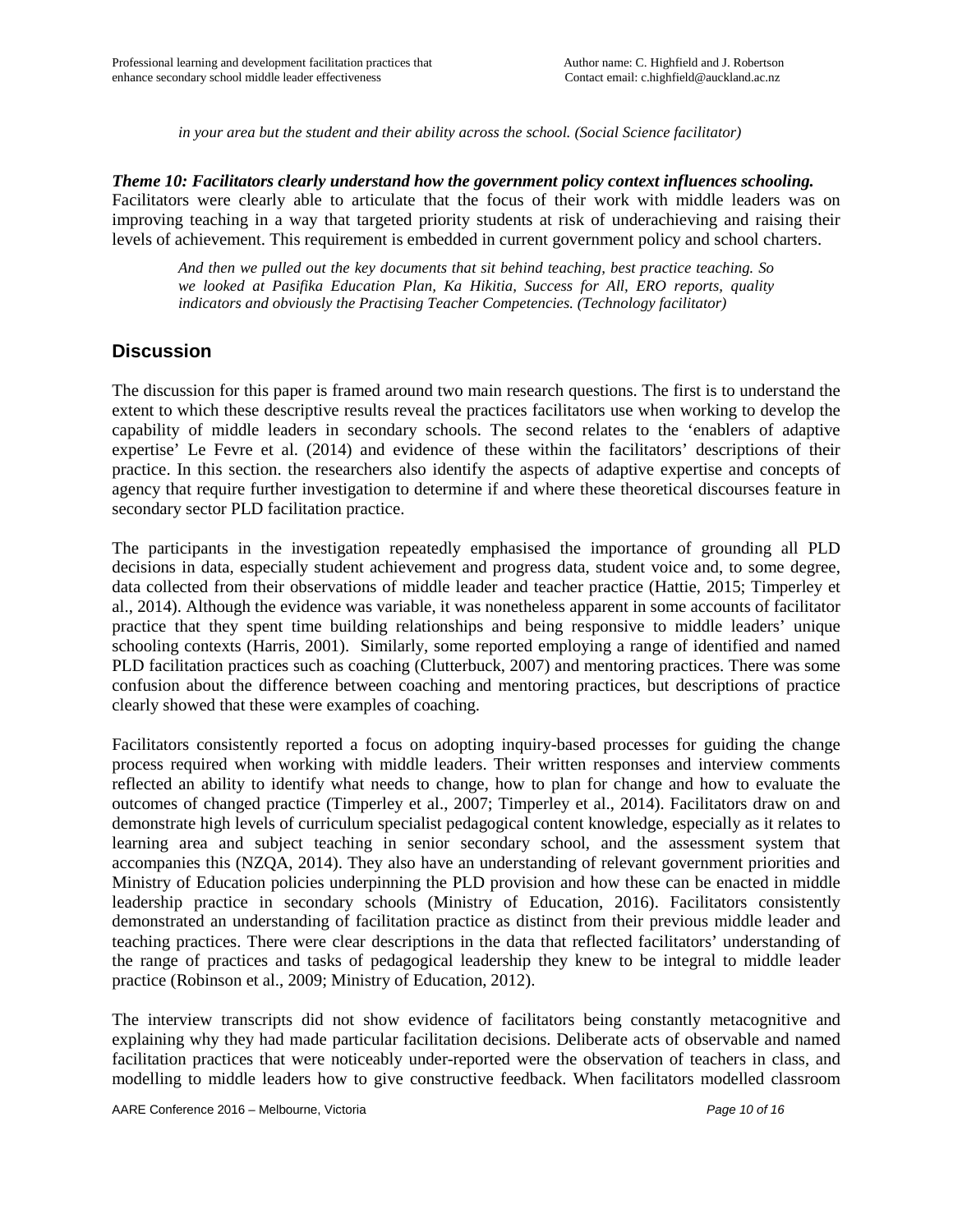teaching strategies, this was not accompanied by deliberate and purposeful observation by the middle leader. Culturally responsive practice (Sleeter, 2011) was named or implied but less apparent was how this was experienced or understood by the middle leaders they were working with. Having challenging or difficult conversations was occasionally mentioned, particularly in relation to the confronting nature of student achievement data that reflected poorly on teachers and middle leaders. However, overt links between facilitator practice and changes in middle leader and teacher practice that impact on student outcomes were seldom made. Facilitators often commented on course planning and structure being altered at department level, based on their advice, as a way of increasing the number of worthwhile NCEA credits students were able to attempt. In the twenty plus hours of interview transcripts there was no mention of any deliberate reflection on their own facilitation practice or any evaluative strategies they used. However, we need to consider that some of these under-reported or omitted features we expected to hear about in some accounts of practice may be a function of the interview question(s) and the limited opportunities provided within the 20-30 minute interview. The purpose of this project as a pilot study was to firstly document what these secondary sector PLD facilitators do in practice, in preparation for delving more deeply into effective practice and asking questions about 'how' and 'why' facilitation decisions are made.

The enablers of adaptive expertise (Le Fevre et al., 2014) were most apparent in the ways facilitators described how they 'worked systematically' across different levels of school organisation and systems integral to these, as well as wider schooling considerations. Their ability to use and promote deep conceptual knowledge, especially in relation to curriculum and assessment processes, and, to some degree, knowledge of pedagogical leadership practices was readily apparent. Co-theorising through an evaluative inquiry stance was less in evidence in the data collected in this research but the methods employed did not include observations from progress meetings with other PLD facilitation colleagues working in the same school, as this was not the focus of this study.

At a surface level, the present evidence would suggest that facilitators 'have and promote agency' if the agency is taken to mean having the capacity to act – that is, facilitators themselves have agency and they promote (the development of) agency in others. However, applying the enabler of 'having and promoting agency' to the current data is problematic given the elusive and variable understandings of this concept and the education sector's recurrent use of, but omission to clearly define, the concept. We favour the ecological explanation of (teacher) agency proposed by Biesta, Priestly & Robinson (2015) for its apparent fit with the notion of adaptive expertise described by Le Fevre et al. (2014). Briefly, an ecological notion of agency sees it not as something teachers (or in this case facilitators) have or possess, but as something that is achieved and something people do. In this study, agency is conceptualised as an 'emergent phenomenon' that "should be understood as a configuration of influences from the past, orientations towards the future and engagement with the present" (Biesta et al., 2015, p. 626). We propose ongoing consideration of this conceptualisation of agency for application in the context of PLD facilitation practice premised upon understandings of adaptive expertise.

## **Implications, further research and on-going professional development support for facilitators**

AARE Conference 2016 – Melbourne, Victoria *Page 11 of 16* The implications of the present investigation highlight the need to deliberately train and induct PLD facilitators into the role, being explicit about performance expectations, not only contract delivery but in the professional practice of being a PLD facilitator, a role for which there is no formalised training. In the secondary sector, where PLD providers tend to be appointed on the basis of a record of high performance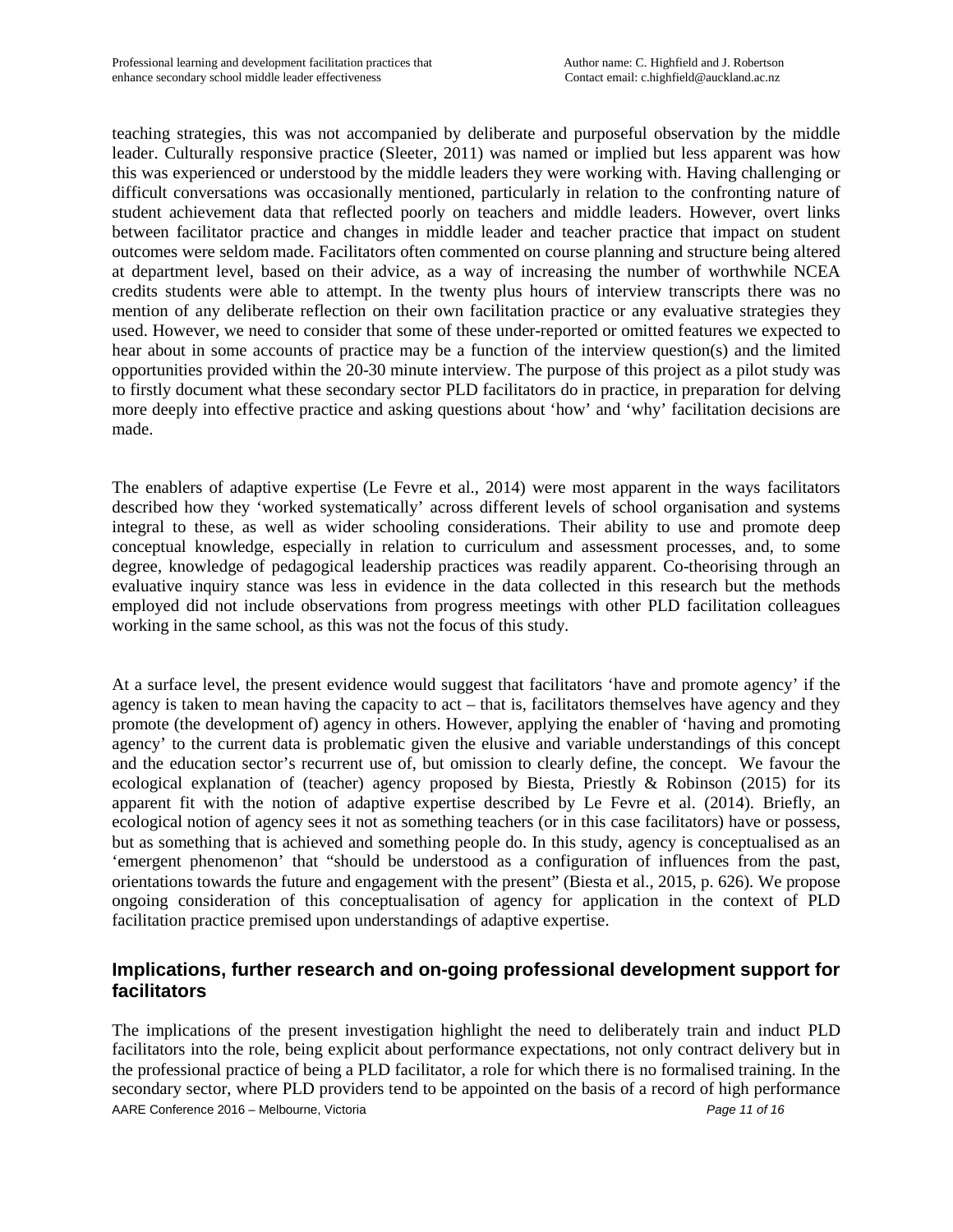and expertise as teachers in a learning area (and subjects), and as effective middle leaders, this includes (among many practices) deliberate training in data analysis and scoping activities to identify problems of practice, using data to inform and monitor inquiry-based approaches, including evaluative capability, and overall to shift the unconsciously adaptive facilitator who incidentally (or accidentally) is effective, to one that is metacognitive, deliberate, and reflective about their PLD decisions and actions.

Further research needs to focus on the deliberate acts of facilitators and investigate how these practices directly impact on the middle leaders they work with. A study designed to observe facilitator practices and follow-up with middle leaders to determine the short and medium term impact on their work in the department would contribute to our understandings in this field. Facilitators require on-going theoretical guidance and evidence of the practices most likely to impact on changing teacher practice. Government invests significant resources into contracting experts to design and carry out interventions in schools to improve outcomes for priority students. The evaluative capacity and research into this provision requires strengthening to ensure that the work facilitators are doing is effective and has a strong likelihood of producing favourable results.

## **Limitations**

As with any workplace investigation, and the constraints of the PLD contract environment and Ministry's service provision requirements, there are limitations with the present study. As a scoping study in preparation for deepening understanding, and potentially measuring, effective PLD facilitation practice in subject specialist secondary school contexts, we have asked preliminary descriptive questions of facilitators about 'what' they do in their practice. Further investigation would reveal the 'why' and would delve into the metacognitive understandings of practice that we expect expert facilitators to understand and exhibit. The absence of deep evidence from this preliminary study does not necessarily mean a lack of (adaptive) facilitation expertise, more that the data collection methods did not provide opportunity for, or invite contributions related to, specific enablers.

Collecting data of actual facilitation practice is highly problematic for logistical and, at times, ethical reasons given how the addition of 'research' can potentially compromise PLD service provision if an underperforming middle leader is being asked to participate in research as well as receive PLD support. Consequently, there is a reliance on facilitator and middle leader self-report measures, rather than concrete observable evidence of practice. Proxy measures such as student achievement outcomes are not enough in isolation as there is no defensible evidence to support claims that effective facilitation practices led to changes in middle leader and teacher practices, which in turn resulted in improved student outcomes.

Ecological studies of teams of facilitators working in collaboration in schools, typical of the SSA PLD model were not considered at this time. The focus of this study was on the one-to–one individual facilitator interaction with an individual middle leader so we have not investigated facilitator practice at a collaborative across school level. The interview question in this study asked facilitators to describe one success case. Investigating the facilitation contexts that had been challenging and where little or no change in middle leadership had been evidenced was out of scope but is worthy of a follow-up study. For example, the situations encountered when middle leaders who do not have the conceptual, contextual and content knowledge of learning areas or subject required to teach students up to the highest levels of *The New Zealand Curriculum* and are unable to take a pedagogical leadership approach in their department could produce different facilitation challenges and require considerable adaptive expertise.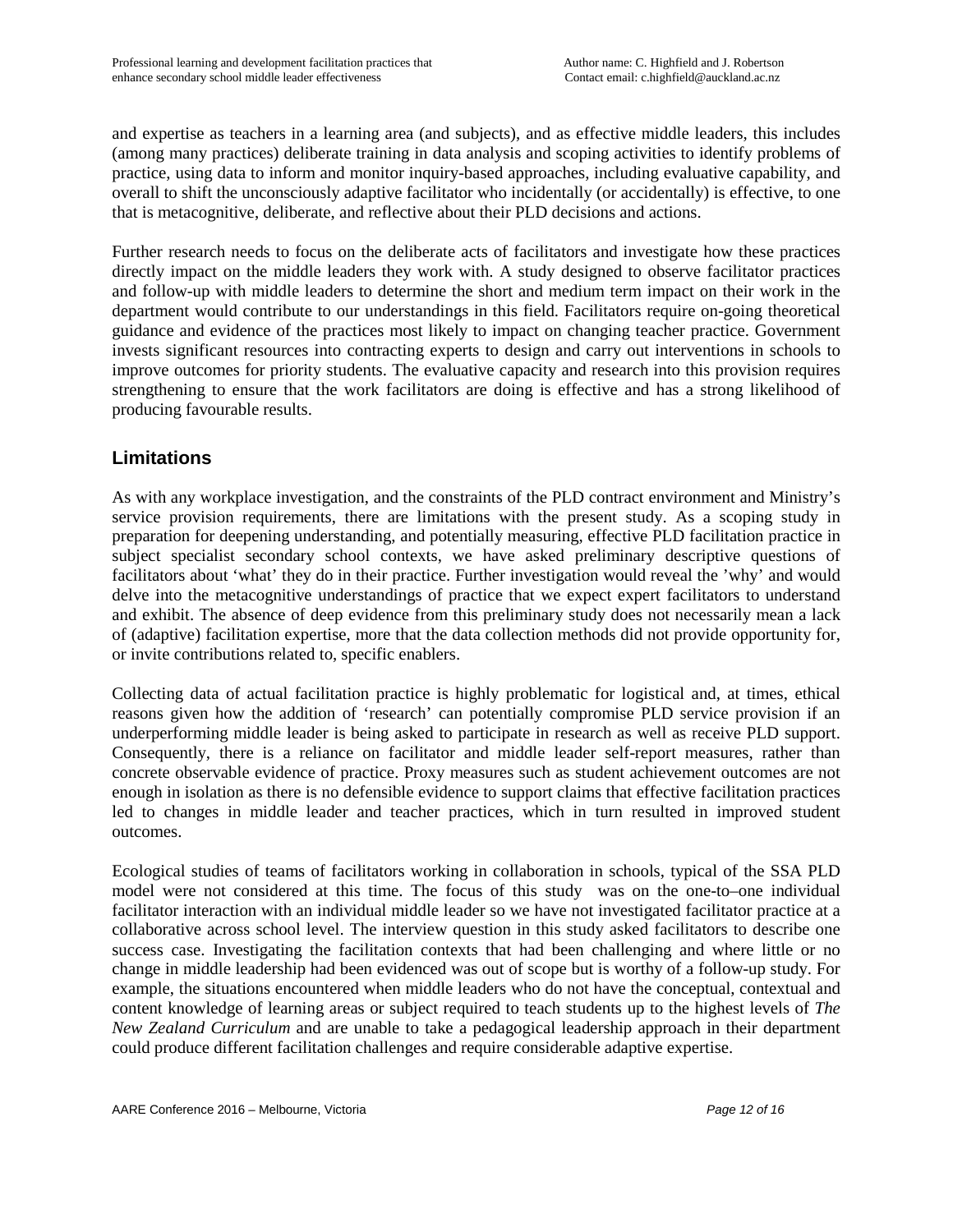# **Conclusion**

Systemic underperformance of whole school systems, senior and middle leaders, and teachers, resulting in poor outcomes for students, all in a constantly changing sector, makes the provision of PLD work perpetually challenging. Developing individual facilitators' adaptive expertise as well as collaborative practices of facilitation team members with leaders and teachers in schools, requires significant time and resources as well as an understanding of highly complex secondary school systems. Facilitators need considerable support, training and coaching themselves in order to effectively transfer from a good classroom practitioner and leader to an effective facilitator of change in schooling contexts that are often more challenging than the ones in which they are experienced.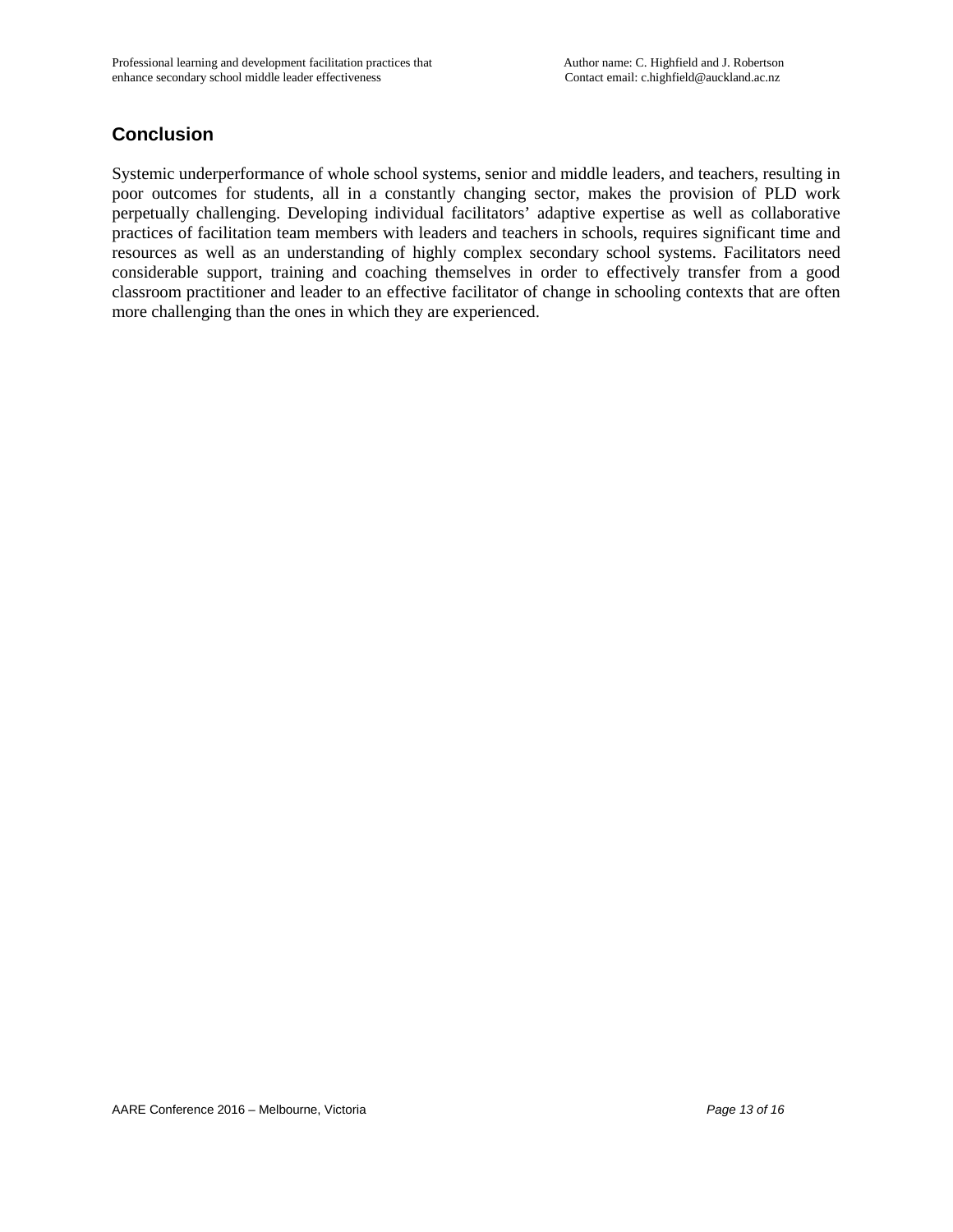### **References**

- Biesta, G., Priestly, M., & Robinson, S. (2015). The role of beliefs in teacher agency. *Teachers and teaching: Theory and Practice, 21*(6), 624–640. http://dx.doi.org/10.1080/13540602.2015.1044325
- Bransford, J., Mosburg, S., Copland, M. A., Honig, M. A, Nelson, H. G., Gawel, D., …Vye, N. (2009). Adaptive people and adaptive systems: Issues of learning and design. In A. Hargreaves, A. Lieberman, M. Fullan, & D. Hopkins (Eds.), *Second international handbook of educational change* (pp. 825–856). Dordrecht, Netherlands: Springer.
- Clutterbuck, D. (2007). *Coaching the team at work*. London, UK: Nicholas Brealey.
- Dinham, S. (2007).The secondary Head of Department and the achievement of exceptional student outcomes. *Journal of Educational Administration, 45*(1), 62–79. <http://dx.doi.org/10.1108/09578230710722458>
- Ell, F., Hawke, J., Reeves, J., Runga, C., Shepherd, B., Timperley, H., & Twyford, K. (2013). *Acts of facilitation that make a difference*. Auckland, New Zealand: University of Auckland.
- Gurr, D., & Drysdale, L. (2013). Middle-level secondary school leaders: Potential, constraints and implications for leadership preparation and development. *Journal of Educational Administration, 51*(1), 55–71. http://dx.doi.org/10.1108/09578231311291431
- Harris, A. (1998). Improving ineffective departments in secondary schools: Strategies for growth and development. *Educational Management and Administration, 26*(3), 269–278. http://dx.doi.org/10.1177/0263211X98263005
- Harris, A. (1999). *Effective subject leadership in secondary schools*. London, UK: David Fulton.
- Harris, A. (2001). Department improvement and school improvement: A missing link? *British Educational Research Journal*, *27*(4), 477–486. http://dx.doi.org/10.1080/01411920120071470
- Harris, A., Jamieson, I. M., & Russ, J. (1995). A study of 'effective' departments in secondary schools. *School Organisation, 15*(3), 283–300. http://dx.doi.org/10.1080/02601369550038174
- Harris, A., & Muijs, D. (2005). *Improving schools through teacher leadership*. Maidenhead, UK: Open University Press.
- Hatano, G., & Inagaki, K. (1986). Two courses of expertise. In H. Stevenson, J. Azuma, & K. Hakuta (Eds.), *Child development and education in Japan* (pp. 262–272). New York, NY: WH Freeman and Co.
- Hattie, J. (2015). *What works best in education: The politics of collaborative expertise*. Retrieved from https://www.pearson.com/content/dam/corporate/global/pearson-dotcom/files/hattie/150526\_ExpertiseWEB\_V1.pdf
- Highfield, C. (2012). *The impact of middle leadership practices on student academic outcomes in New Zealand secondary schools* (Doctoral thesis, University of Auckland, Auckland, New Zealand). Retrieved from http://hdl.handle.net/2292/19796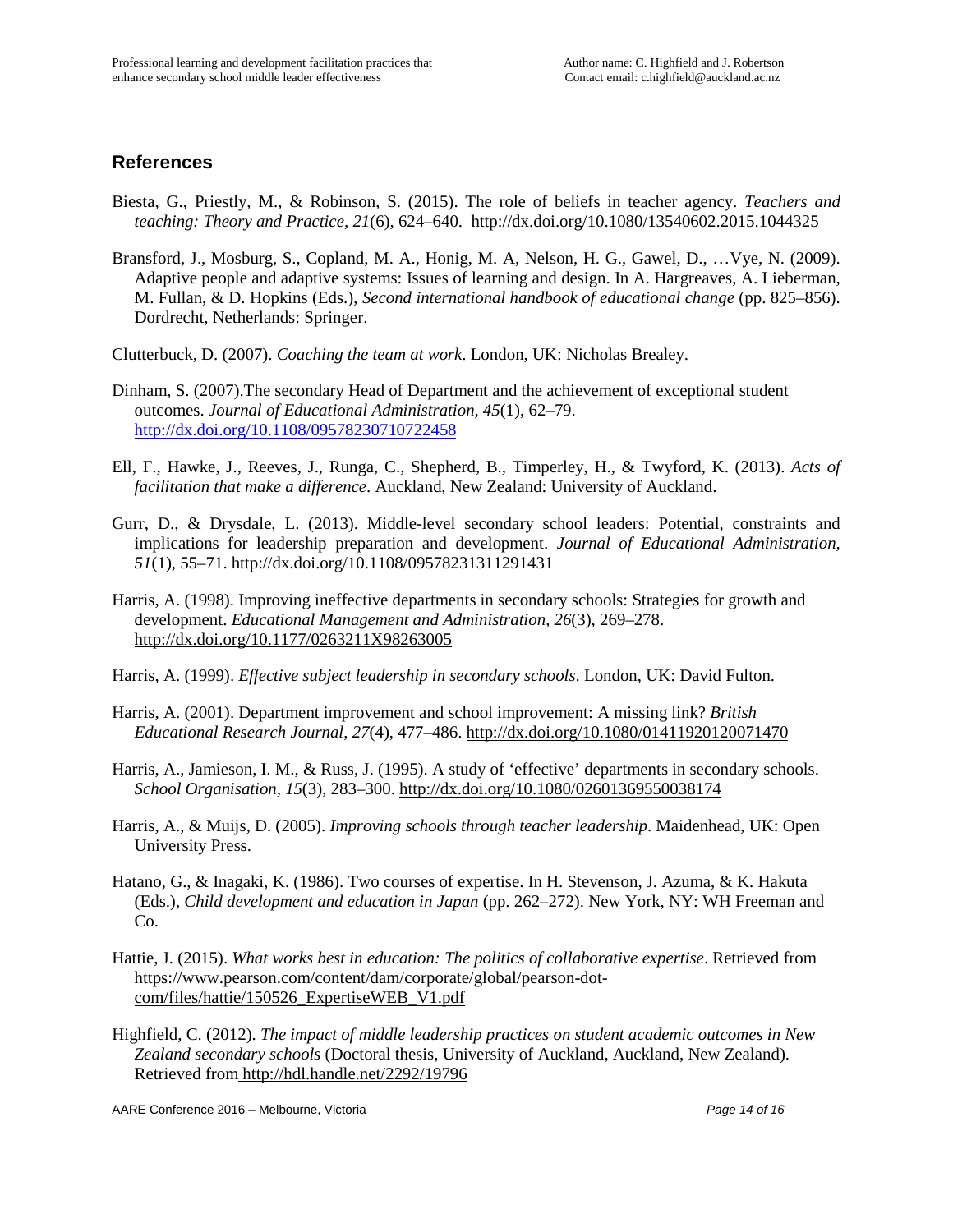- Hofman, R. H., Hofman, W. H. A., & Guldemond, H. (2001). The effectiveness of cohesive schools. *International Journal of Leadership in Education, 4*(2), 115–135. http://dx.doi.org/10.1080/13603120117137
- Ladson-Billings, G. (1995). Toward a theory of culturally relevant pedagogy. *Educational Research Journal, 47*(3), 465–491. http://dx.doi.org/10.3102/00028312032003465
- Le Fevre, D., Ell, F., Timperley, H., Twyford, K., & Mayo, S. (2014). *Developing adaptive expertise: The practice of effective facilitators*. Auckland, New Zealand: The University of Auckland.
- McNaughton, S., Robinson, V. M. J., & Timperley, H. (2011). Building capacity in a self-managing school system: The New Zealand experience. *Journal of Educational Administration, 49*(6), 720–738. http://dx.doi.org/10.1108/09578231111174848
- Ministry of Education. (2007). *The New Zealand Curriculum*. Wellington, New Zealand: Learning Media.
- Ministry of Education. (2008). *Ki te Aoturoa: Improving teacher educator learning and practice*. Wellington, New Zealand: Learning Media.
- Ministry of Education. (2011). Better public service targets. Retrieved fro[m](http://www.minedu.govt.nz/theministry/betterpublicservices.aspx) http://www.education.govt.nz/ministry-of-education/government-education-initiatives/better-publicservices/about-better-public-services/
- Ministry of Education. (2012). *Leading from the middle*. Wellington, New Zealand: Ministry of Education.
- Ministry of Education. (2016). Secondary student achievement. Retrieved from http://nzcurriculum.tki.org.nz/System-of-support-incl.-PLD/School-initiated-supports/Professionallearning-and-development/Secondary-achievement
- New Zealand Qualifications Authority [NZQA]. (2014). Understanding NCEA. Retrieved from http://www.nzqa.govt.nz/qualifications-standards/qualifications/ncea/understanding-ncea/
- Pellegrino, J. W. (2012). From cognitive principles to instructional practices: The devil is often in the details. *Journal of Applied Research in Memory and Cognition*, *1*(4), 260–262. http://dx.doi.org/10.1016/j.jarmac.2012.10.005
- Robinson, V. M. J., Hohepa, M., & Lloyd, C. (2009). *School leadership and student outcomes: Identifying what works and why: Best Evidence Synthesis*. Retrieved from https://www.educationcounts.govt.nz/\_\_data/assets/pdf\_file/0015/60180/BES-Leadership-Webupdated-foreword-2015.pdf
- Robertson, J. (2004). *Coaching leaders: The path to improvement*. Paper presented at the Biennial Conference of the New Zealand Educational Administration and Leadership Society, Dunedin, New Zealand. Retrieved from http://www.educationalleaders.govt.nz/content/download/1185/9035/research\_robertson.pdf
- Robertson, J. (2005, January). *Coaching leadership: Building educational leadership capacity through coaching partnerships*. Wellington, New Zealand: NZCER.

AARE Conference 2016 – Melbourne, Victoria *Page 15 of 16* Sammons, P., Thomas, S., & Mortimore, P. (1997). *Forging links: Effective schools and effective*